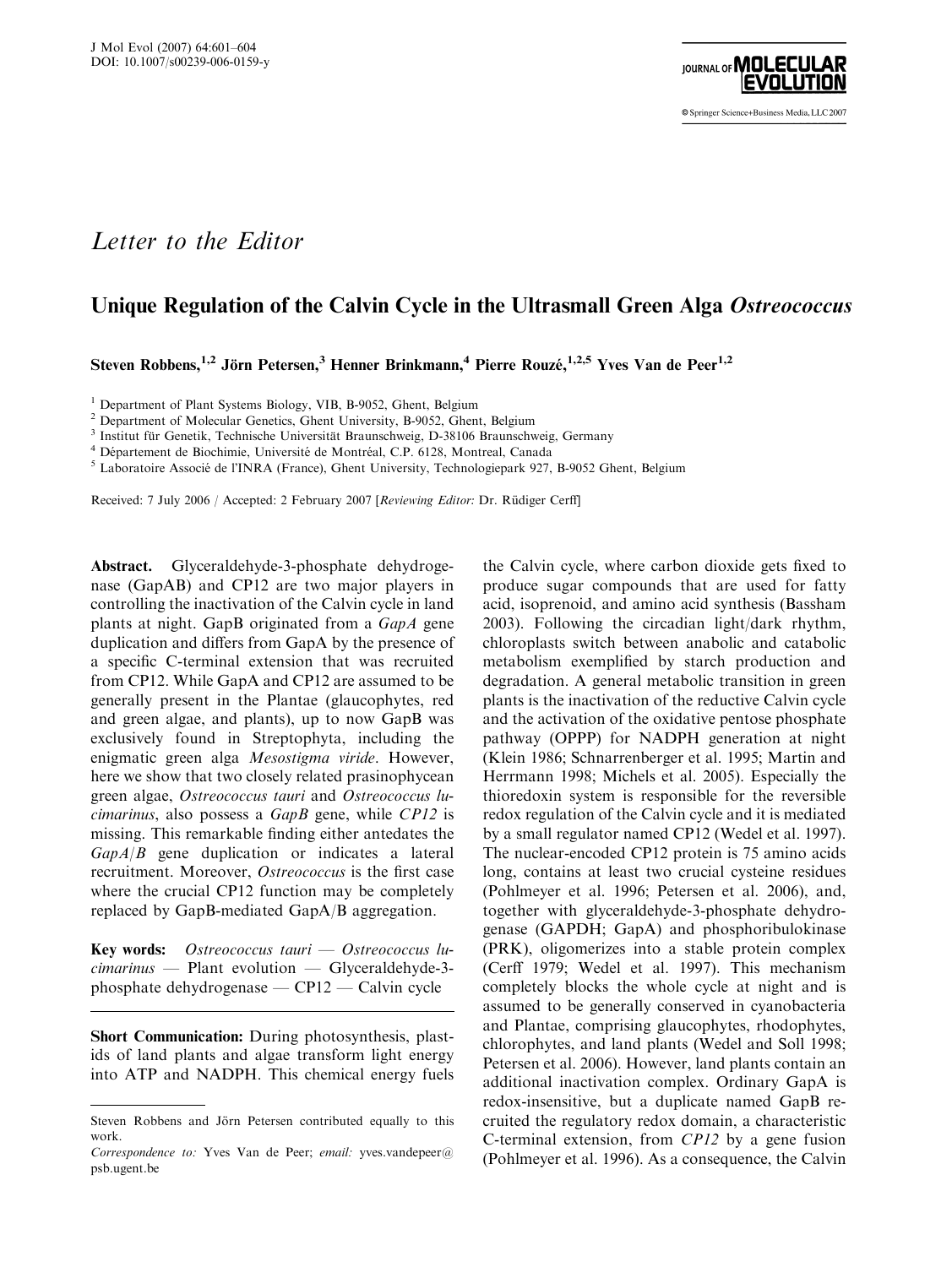

Fig. 1. The best maximum likelihood tree based on 71 plastid GAPDH sequences of Plantae and 326 amino acid positions inferred by the program Treefinder under a  $WAG + \Gamma4$  model. Numbers given at internal nodes correspond to nonparametric bootstrap values (100 replicates). Bootstrap values lower than 30% are not indicated. The new GapA and GapB sequences from the two Ostreococcus strains are shown in boldface.

cycle inactivation is tightened by a second mechanism that is exclusively based on GAPDH association (Scheibe et al. 2002).

Recently, Petersen et al. (2006) determined the sequence for *GapA*, *GapB*, and *CP12* of different green plants. Their analyses revealed that GapB sequences can be unequivocally identified by the CTE as well as a specific sequence pattern including two insertions. Petersen and coworkers identified GapA and GapB sequences from several charophytes, but especially the presence of GapB within the unicellular green alga *Mesostigma viride* dates the  $GapA/B$  gene duplication at least to the common ancestor of all Streptophyta, about 700 to 1150 million years ago (mya) (Yoon et al. 2004). Comprehensive analyses of all orders of Chlorophyta, representing prasino-, trebouxio-, ulvo-, and chlorophycean species, including the most prominent and completely sequenced green alga, Chlamydomonas reinhardtii,

exclusively uncovered GapA sequences. Phylogenetic analyses showed GapA sequences of Chlorophyta to form a weakly supported group diverging prior to the distinct GapA and GapB subtrees of streptophytes, hence allocating the  $GapA/B$  gene duplication to an early stage of streptophycean evolution.

Here we present the distribution of nuclear-encoded plastid GAPDH and CP12 genes from the first completely sequenced prasinophycean green alga, Ostreococcus tauri (Derelle et al. 2006), and the closely related strain, Ostreococcus lucimarinus (Brian Palenik, personal communication). This unicellular green alga is the smallest free-living eukaryote known to date (Courties et al. 1994, 1998) and has a genome size of 12.56 Mb, distributed over 20 chromosomes (Derelle et al. 2006). Two genes with high sequence similarity to known  $GapA/B$  genes could be detected in both Ostreococcus species. A typical GapA sequence is located on chromosome 10, shows 72% amino acid identity to the GapA sequence of Chlamydomonas reinhardtii, another member of the Chlorophyta, and clusters within the GapA subtree of Chlorophyta (Fig. 1).

Unexpectedly, the second GAPDH homologue, which is located on chromosome 1, seems to be a genuine GapB. It contains the typical C-terminal extension (CTE) with two regulatory cysteine residues (see Supplementary Fig. S1) and exhibits the GapB specific sequence pattern including two characteristic insertions (see Supplementary Fig. S2). Even if the statistic support is weak (Fig. 1), in particular, the latter observation authenticates the common origin of *GapB* and rules out CTE recruitment via a second independent gene fusion between GapA and CP12 duplicates. However, the presence of GapB in a prasinophyte is surprising, because this gene could previously not be identified in any chlorophyte (prasino-, trebouxio-, ulvo-, or chlorophyceae [Petersen et al. 2006]), and it is definitely absent from the completely sequenced chlorophycean genomes of Chlamydomonas and Volvox (http://www.jgi.doe.  $gov$ ).

At least two scenarios can explain the presence of  $GapB$  in Ostreococcus. First, the  $GapA/B$  gene duplication may have occurred much earlier in green plant evolution than previously assumed (Petersen et al. 2006). Since Chlorophyta and Streptophyta form two deep and distinct green lineages, and prasinophytes represent the most ancient lineage of the former clade (Rodríguez-Ezpeleta et al. 2007), the  $GapA/B$  gene duplication would have occurred in a common ancestor of present-day chloro- and streptophytes (Viridiplantae). This premise would imply secondary losses of *GapB* in chlorophyceae (e.g., Chlamydomonas, Volvox), but also in ulvo- and trebouxiouphyceae, where this gene has not been detected so far (Petersen et al. 2006). In addition, in its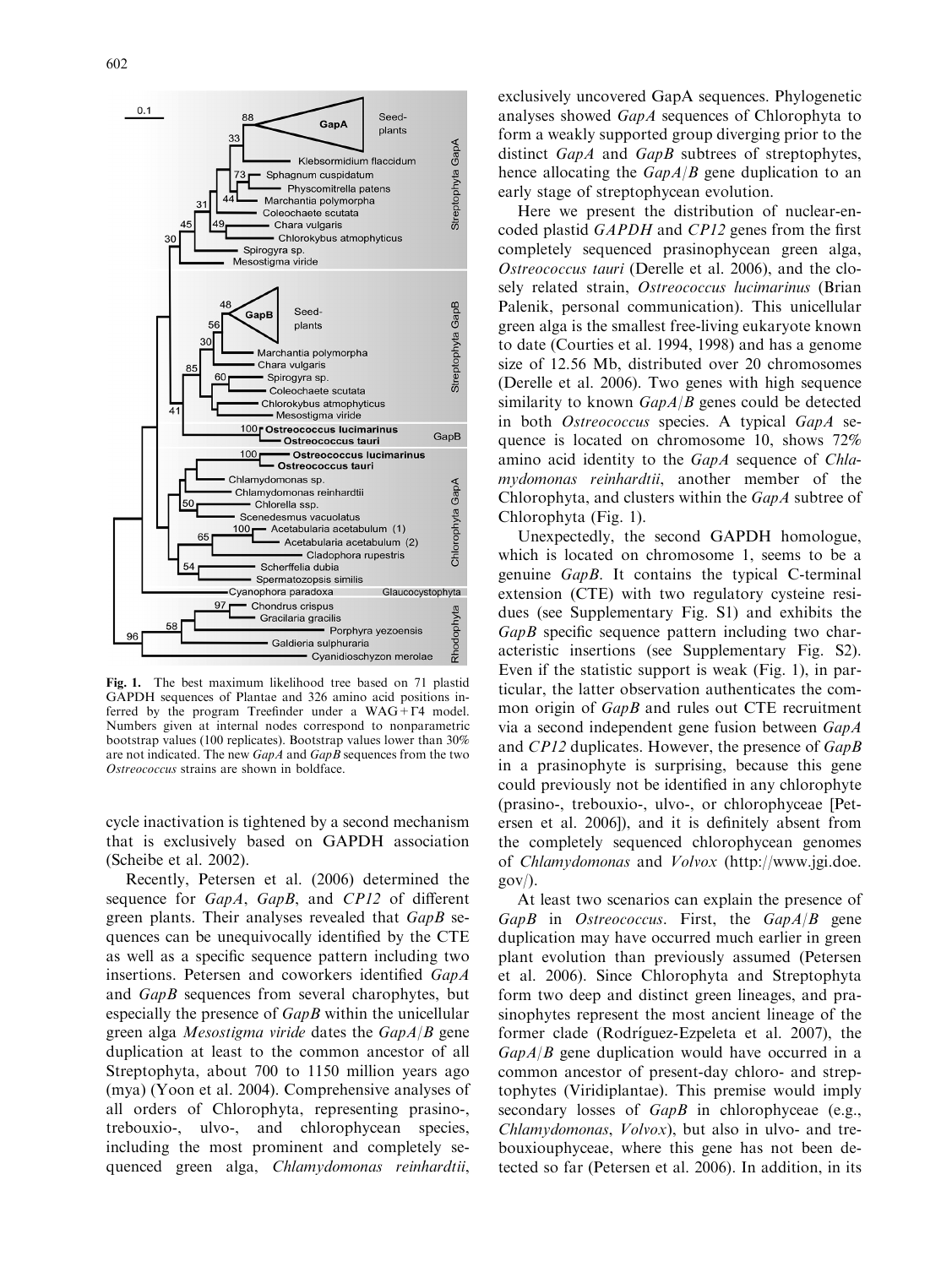simpliest version (one duplication event) it would demand the monophyly of all green plant GapA sequences, thus suggesting a phylogenetic artifact in the current tree. Second, it cannot be excluded that an ancestor of Ostreococcus recruited the GapB via horizontal gene transfer (HGT), for instance, from a charophycean green alga. Mixotrophy has been reported for some prasinophytes (Graham and Wilcox 2000) and a certain proportion of Ostreococcus genes is closely related to marine algae and not to green plants as one would expect. A striking example is the nuclear-encoded Calvin cycle sedoheptulose-1,7-bisphosphatase (SBP; O. tauri, chromosome 3; accession no. CAL53197 [wrongly annotated FBP]), which is closely related to the SBP of the diatom Phaeodactylum tricornutum (data not shown). Moreover, a unique finding is the replacement of the cytosolic GAPDH  $(GapC)$ , one of the most prominent housekeeping genes that is otherwise universally present in Plantae, Metaozoa, and Fungi, by a  $\varrho$  gap3 gene (O. tauri, chromosome 2; accession no. CAL52398), which was previously exclusively identified from bacteria and diplonemids (Figge and Cerff 2001; Qian and Keeling 2001). If the assumption of HGT were also true for GapB, the evolutionary rate of the Ostreococcus GapB sequences might have been accelerated in the context of recruitment (Fig. 1), resulting in an artifactual basal position (Brinkmann et al. 2005). Taken together, the discovery of additional GapB genes within more distantly related chlorophytes would substantiate the former scenario, whereas a sporadic occurrence in Ostreococcus would support the HGT explanation in accordance with a mixotrophic lifestyle.

Apart from the presence of *GapB*, the investigation of both Ostreococcus species also revealed that the CP12 genes are absent from their genomes. Comprehensive BLAST analyses yielded two weak hits with the N- and C-terminal domain of CP12, located on chromosomes 17 and 11, respectively. Thus, it can be ruled out that these sequences belong to one CP12 gene that is separated by introns (see Supplementary Figs. S3 and S4). Since CP12 was previously assumed to be generally present in cyanobacteria and Plantae (Pohlmeyer et al. 1996; Petersen et al. 2006), its absence from both Ostreococcus genomes might have drastic consequences for GAPDH inactivation as well as plastid metabolism. Cyanobacterial CP12 knockout mutants accordingly show significantly reduced growth rates (Tamoi et al. 2005). The lack of CP12 in complex algae such as diatoms (Armbrust et al. 2004), which obtained their plastids through secondary endosymbiosis, correlates with the absence of the plastid oxidative pentose phosphate pathway (OPPP), probably due to the missing inactivation of the Calvin cycle at night, which would result in futile cycling (Michels et al. 2005; Petersen et al. 2006). We analyzed the distribution of glucose-6-phosphate dehydrogenase (G6PDH), a key enzyme of the OPPP (Martin and Herrmann 1998), in Ostreococcus and identified a single gene for the respective plastid protein (in both species; data not shown). If OPPP and Calvin cycle are present in the chloroplasts of these ultrasmall algae, the presence of GapB is probably essential to ensure GAPDH aggregation at night. Thus, in contrast to streptophytes that harbor two regulatory complexes based on CP12 and GapB, the prasinophyte Ostreococcus would be the first example where the Calvin cycle is exclusively inactivated by the formation of GapAB complexes.

Methods. Homologous Ostreococcus sequences were identified using BLAST (Altschul et al. 1990) and added to the dataset of Petersen et al. (2006). The candidate gene products were manually added to the existing dataset using the EDIT option of the MUST package (Philippe 1993). Manual annotation was performed with Artemis (Rutherford et al. 2000). In the final alignments, HMMer (Eddy 1998) was used to generate specific profiles for each gene family with hidden Markov models.

Phylogenetic analyses. All new sequences reported in this letter have been submitted to GenBank under the following accession numbers: Ostreococcus tauri GapA and GapB (DQ649076 and DQ649078) and Ostreococcus lucimarinus GapA and GapB (DQ649077 and DQ649079). The final alignment consists of 71 sequences that all belong to the Plantae with the red algae sequences as outgroup. G-blocks was used to eliminate all ambigiously aligned positions resulting in a dataset with 326 amino acid positons (Castresana 2000). The best maximum likelihood (ML) tree was obtained using Treefinder under a WAG +  $\Gamma$ 4 model (Jobb et al. 2004). In order to estimate the statistical support of the internal nodes, nonparametric bootstrapping (Felsenstein 1985) on 100 replicates was performed in Treefinder using the same model.

Acknowledgments. The authors would like to thank Igor Grigoriev, Brian Palenik, and the JGI for the prior access to the Ostreococcus lucimarinus data. S.R. is indebted to the Institute for the Promotion of Innovation by Science and Technology in Flanders for a predoctoral fellowship. The authors also want to thank two anonymous reviewers for careful reading of the manuscript and constructive criticisms.

## References

- Altschul SF, Gish W, Miller W, Myers EW, Lipman DJ (1990) Basic local alignment search tool. J Mol Biol 215:403–410
- Armbrust EV, Berges JA, Bowler C, Green BR, Martinez D, Putnam NH, Zhou S, Allen AE, Apt KE, Bechner M, Brze-